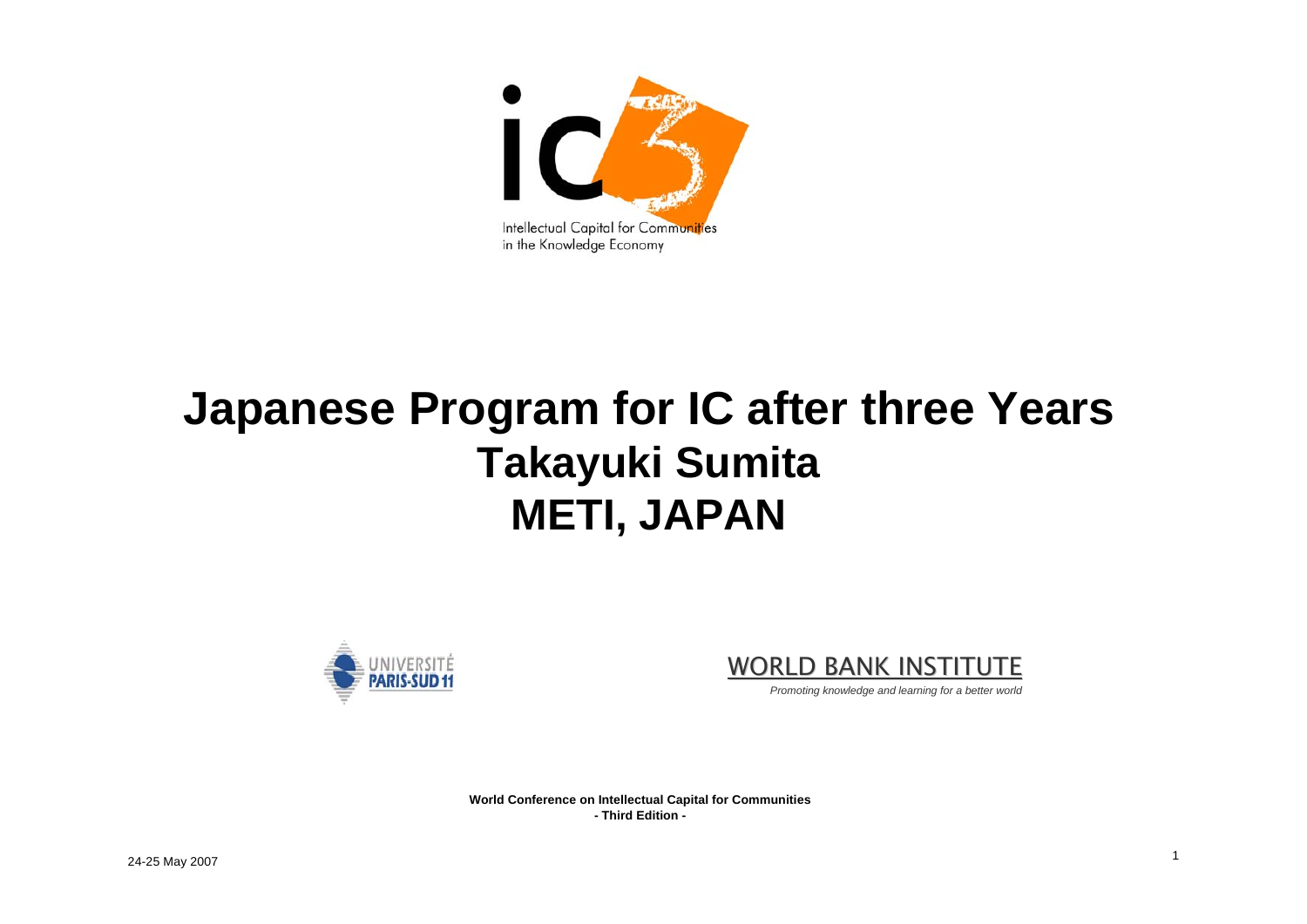# **Progress from 2004 to 2007**

**2004** Jun. White Paper on International Trade focusing the importance of IAs

**2005** Oct. Guideline for Intellectual Assets based Management Disclosure (METI) [http://www.meti.go.jp/policy/intellectual\\_assets/index.htm](http://www.meti.go.jp/policy/intellectual_assets/index.htm)

Nov. 1st IA Week in Japan, Establishment of IA based management consortium (IAMaC)

**2006** Mar. Interim Reort on IAbM in SMEs (SMRJ) <http://www.meti.go.jp/press/20060324002/20060324002.html>

Jun. New system to put much on the element of IA based management in R&D grant

Aug Check list on IAbM for financial institutions (JICPA & Osaka Chamber of Commerce)

Dec. OECD IAbM Conference in Tokyo 2nd IABM week in Japan<http://www.meti.go.jp/information/data/c6073fj.html> 1st general assembly of IAMaC (IAbM Consortium)

#### **2007** Mar. Manual on IAbM for SMEs (SMRJ)

Apr. Report by WG under Financial Service Agency mentioned IAbM report as a material to judge the quality of corporate management in relationship banking

Apr. Amendment of innovation related laws to define the concept of IAbM

May. OECD SME Conference in Tokyo

Nov. 3rd IAbM week (planned)

International Conference on Intellectual Café (planned)

SMRJ: Organization for Small and Medium Enterprises and Regional Innovation in Japan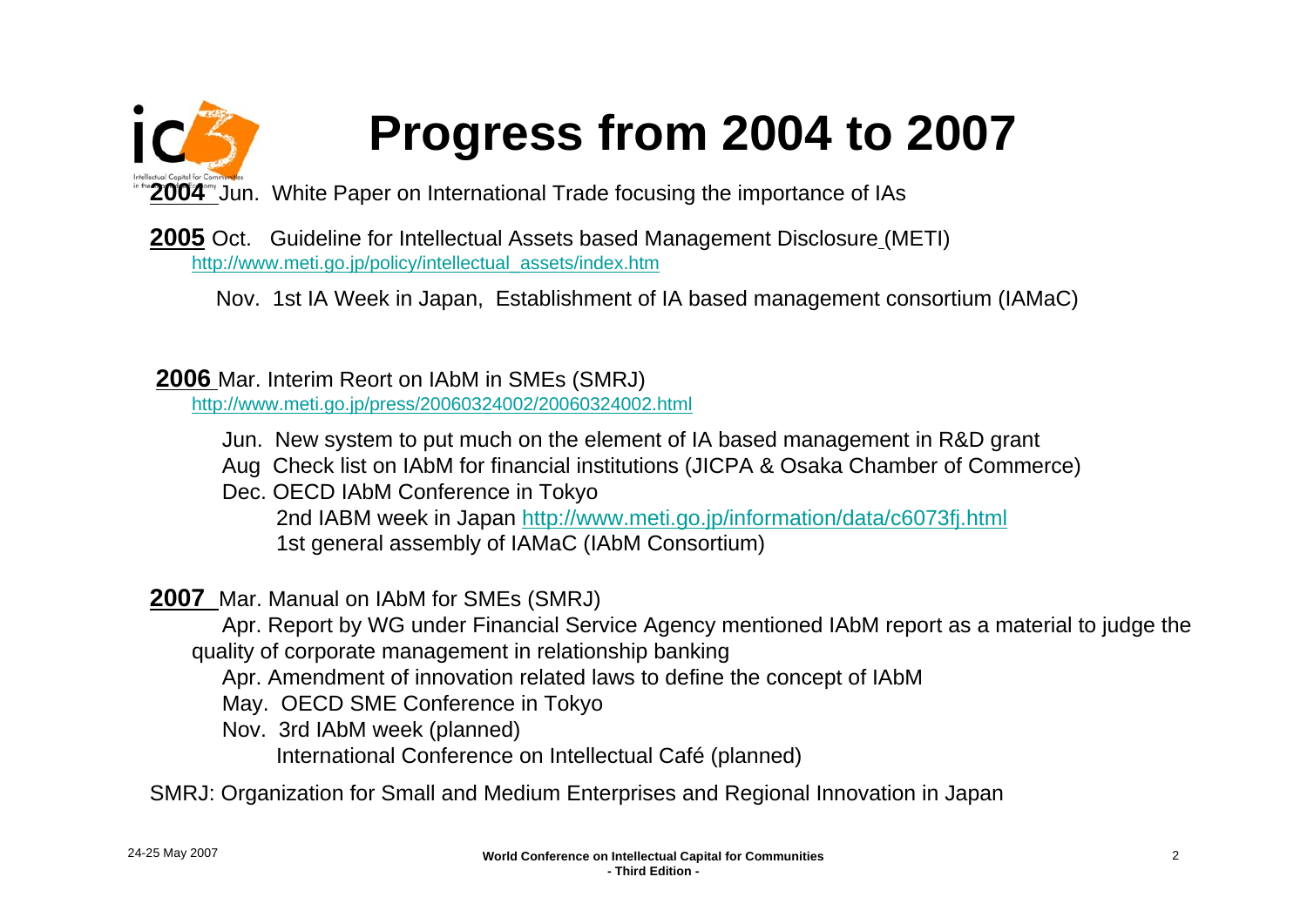

# **METI Guideline on IAbM Disclosure**

Feb. 2005 Establishment of special sub-committee under Industrial Structure Council Aug. 2005 Mid-term report summarized by the sub-committee on IAbM

Oct. 2005 METI published 'Guideline for disclosing IAbM'

#### **- Showing the overall picture from top manager's eye in a story - Focusing on the future value creation that affects corporate value - Evaluate future uncertainty (risks/chances) fairly and explaining how to deal with them- Making a report easy to understand for important stakeholders - Supplementing and being compatible with financial information** Basic Principles **Main Characteristics** - Encourages companies to express corporate story of management in a narrative way, by showing the outline of the story - Proposes the way of incorporating supporting KPIs for enhancing the credibility of the story - Exemplifies 35 KPIs related to IAs - Presents a guideline for

- **- Adding supporting KPIs to enhance credibility**
	- **- Providing historical comparability (e.g. KPI for the past two years)**
	- **- Making a report on a consolidated basis**

-Nature of business and direction

Element of the Story

analysts/stakeholders to evaluate the

- -Corporate strategy, investment, accumulated IAs and unique value chain as of today
- -Current business results
- -Predicted uncertainties (risks and chances), accompanied by ways to deal with them, including investment
- -Projected achievement in the future

report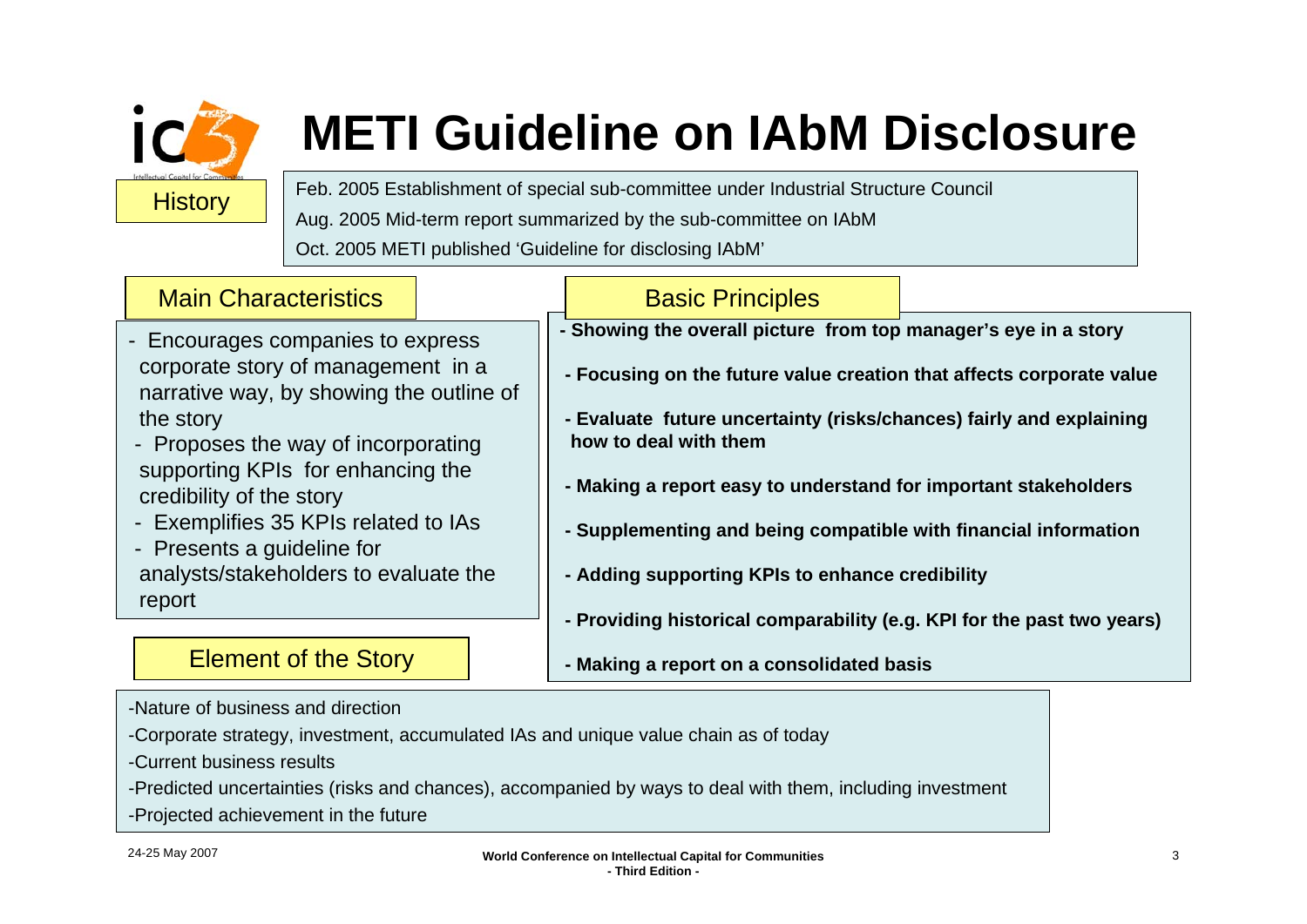

### **Disclosed IAbM Report**

20 companies have created and released reports based on the guidelines by METI. Other several dozens of companies summarized gist of IAbM report for R&D grant application.

※This can be viewed from the web site of [http://www.meti.go.jp/policy/intellectual\\_assets/index.htm](http://www.meti.go.jp/policy/intellectual_assets/index.htm)

| Dataplace, Inc.                    | IAbM Report, 2006       | <b>Terumo Corporation</b>       | Annual Report, 2006 |
|------------------------------------|-------------------------|---------------------------------|---------------------|
| All About, Inc.                    | IAbM Report, 2006       | Hirai Katsugyo Setsubi          | IAbM Report, 2006   |
| Development Bank of Japan          | Disclosure Report, 2006 | Nissan Motor Co., Ltd.          | IAbM Report, 2006   |
| NeoChemir, Inc.                    | IAbM Report, 2007       | Horiba, Ltd.                    | Annual Report, 2006 |
| <b>Mnemonic Security, Inc.</b>     | IAbM Report, 2006       | Sumitomo Metal Industries, Ltd. | Annual Report, 2006 |
| AirNavi Kankyo Keikaku, Co         | IAbM Report, 2006       | Takumi Ninngyo, Co              | IAbM Report, 2007   |
| Emaus Kyoto, Inc.                  | IAbM Report, 2006       | HARU URARAKANA SYOBO CO.,LTD.   | IAbM Report, 2007   |
| <b>Protein Crystal Corporation</b> | IAbM Report, 2006       | Value Planning co., Itd         | IAbM Report, 2007   |
| Sakigake Semiconductor, Co.        | IAbM Report, 2006       | CAST, Inc.                      | IAbM Report, 2007   |
| Sentec Corp. Ltd.                  | IAbM Report, 2006       | <b>SHOWA DENKI CO LTD.</b>      | IAbM Report, 2007   |

※Some companies have included their intellectual asset management reports in their annual reports.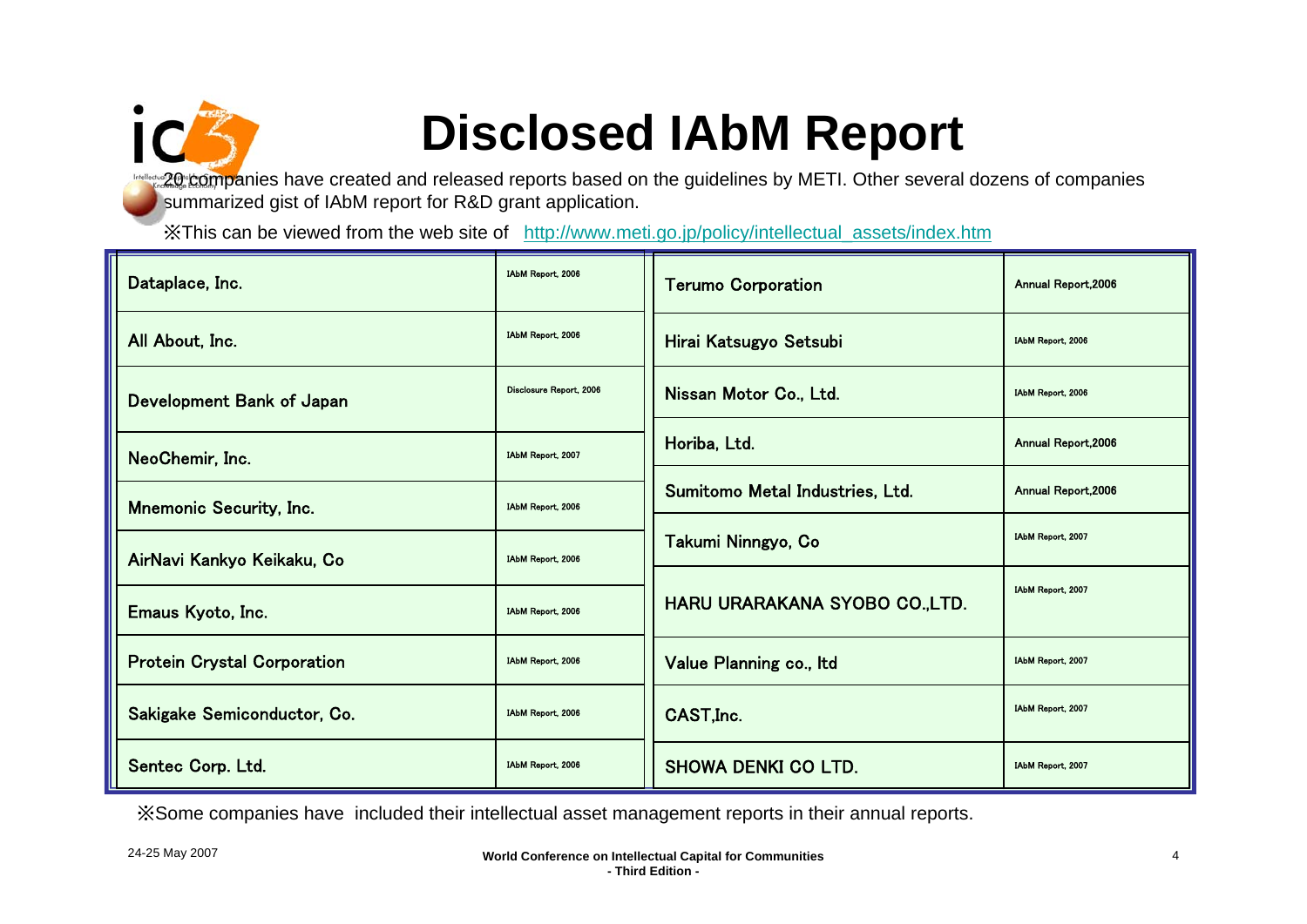

# **Enlarging Scope 1)Policy target**

### -Big Business  $\implies$  SMEs

-Mannual for SMEs to conduct IAbM (Mar. 2007) <http://www.smrj.go.jp/keiei/chitekishisan/index.html> -Support for SMEs to conduct IAbM by SMRJ (tbc.)

### -Corporate  $\overline{AS} \longrightarrow$  Regional IAs

#### =New legal measures for regional IAs (Apr. 2007)

- -Define the concept of regional IAs
- - Encourage regional government to make plans to identify them and to promote the utilization of them
- - Introduce policy measures to promote SMEs to conduct IAbM by utilizing regional IAs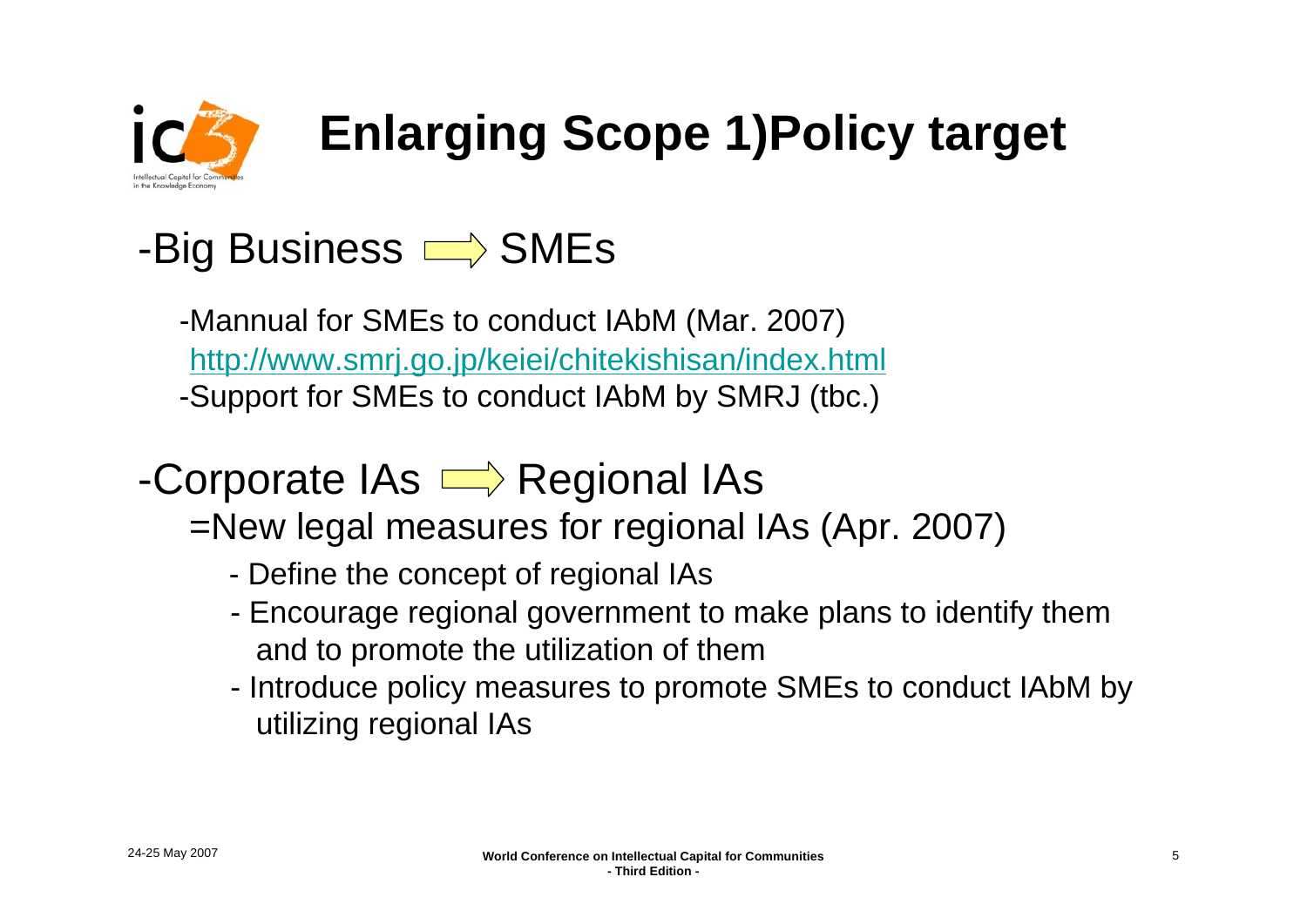

# **Enlarging Scope 1)Policy target**

### -Corporate  $\overline{AS} \longrightarrow$  National IAs

- -Set up a target to be a global innovation center and to realize
	- 'Human Resource based Country' (Jul. 2006)
- -Made clear the concept of 'Innovation Super Highway' (Jul. 2006)
- -New initiative for Eco-Innovation (May 2007)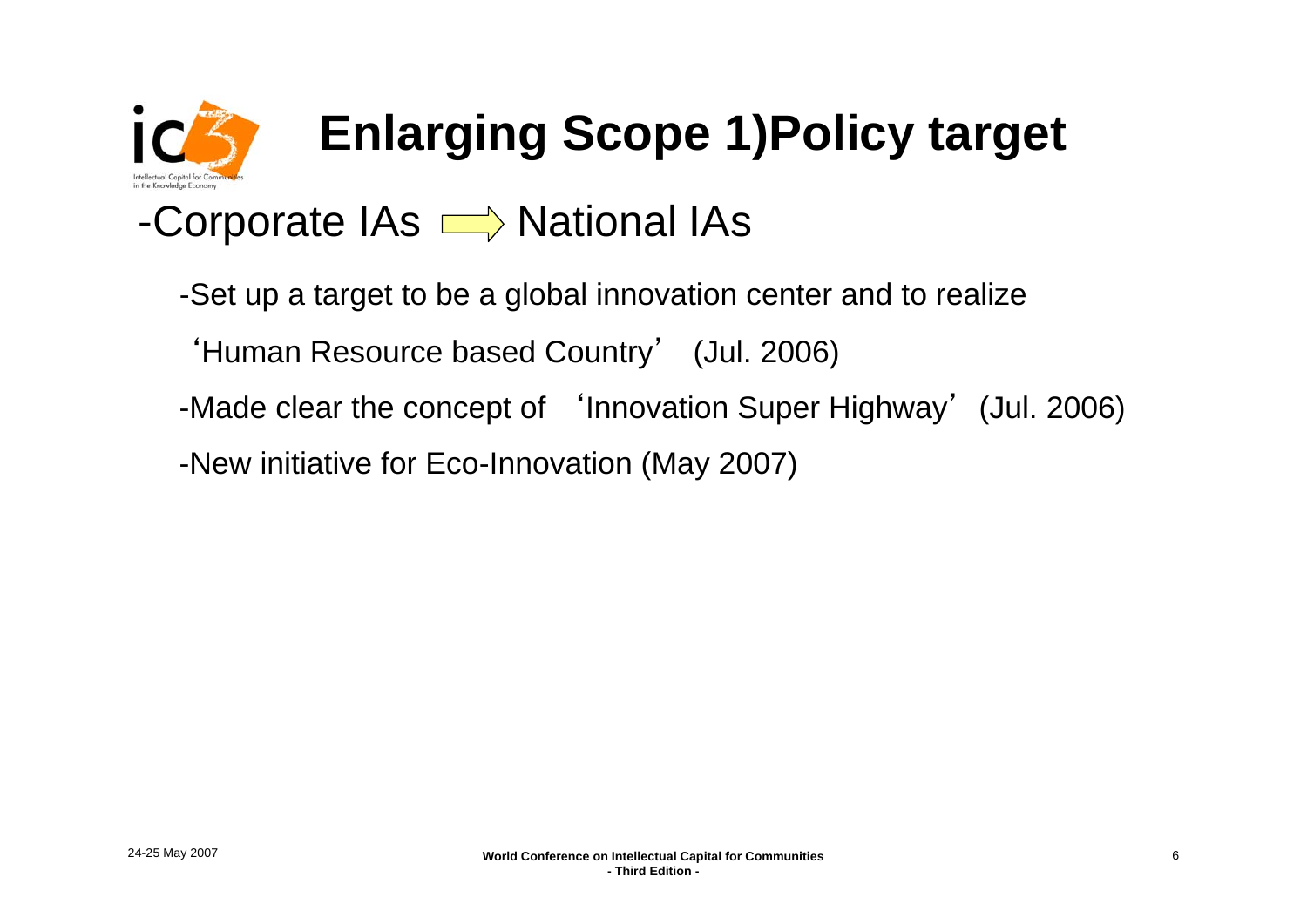## **2) Network of people concerned**



24-25 May 2007 **World Conference on Intellectual Capital for Communities - Third Edition -**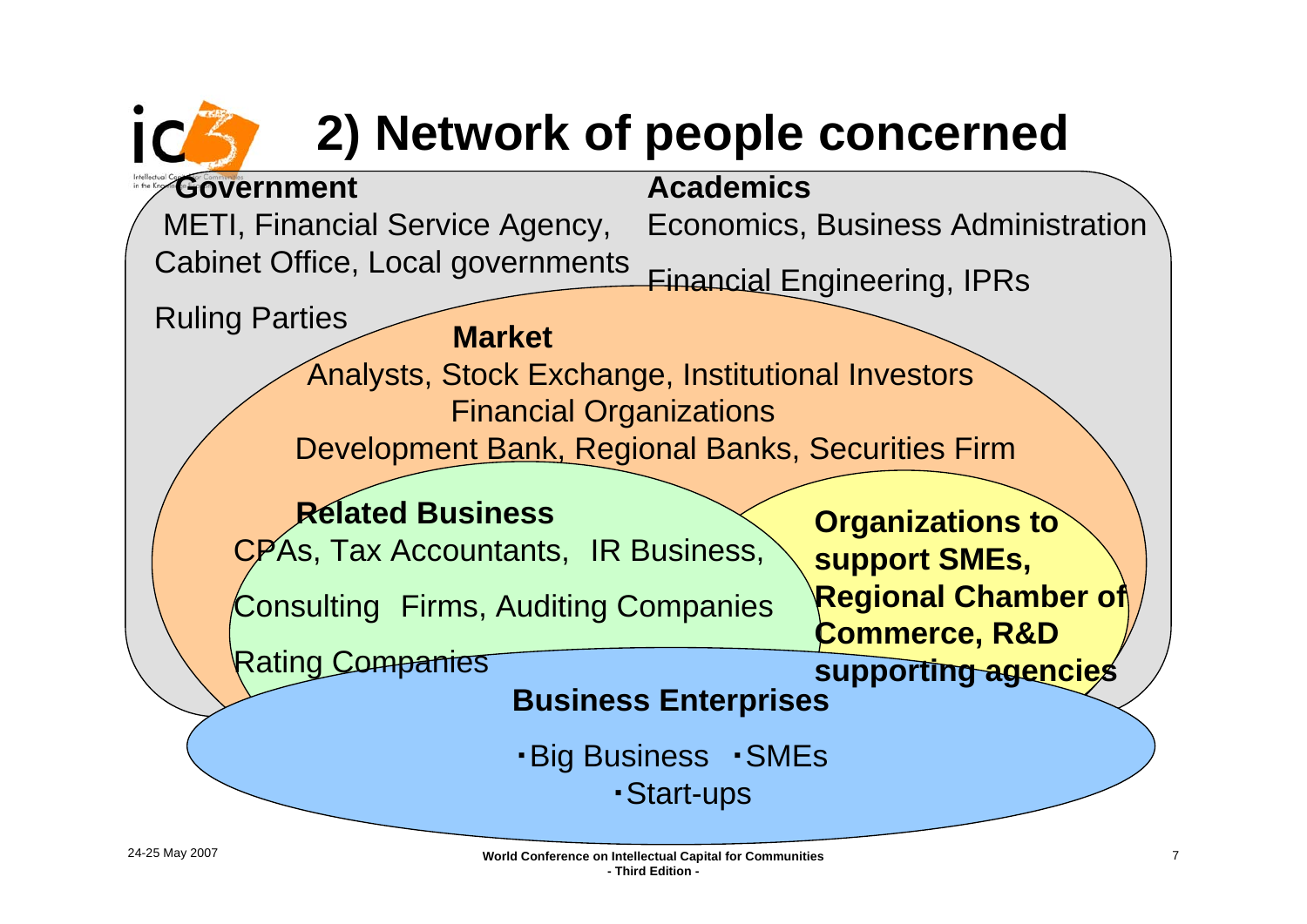

# **3) Link with innovation policy**

#### -Amendment of innovation related Laws (Apr. 2007)

Define the concept of 'technology management capability' as one of applications of IAbM

Add new roles for government related institutions (AIST, NEDO) to assist companies to raise the ability in IAbM

-New Innovation grant system (Apr. 2007)

IAbM as a prerequisite for application to NEDO R&D grant

-Promoting 'Intellectual Café' activities for Knowledge fusion as one of the tools of IAbM (Fy2007 $\sim$ )

Intellectual Café and Innovation Symposium as a part of 3rd IAbM week in November<http://www.meti.go.jp/english/information/downloadfiles/intellectualcafe.pdf>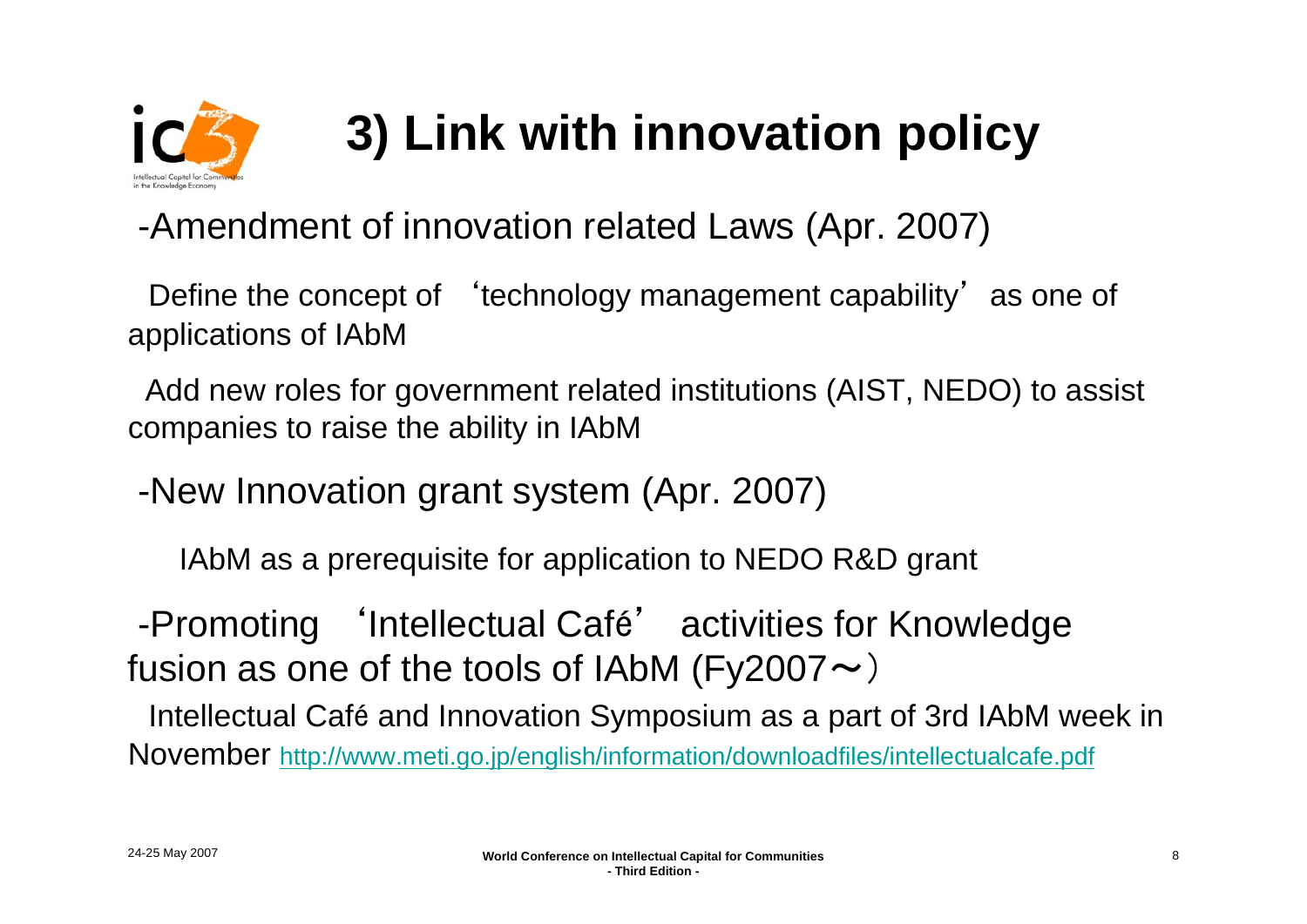

### **4) Private Initiative**

**- JASDAQ** 

**Provided its companies IAbM self-evaluation tools (2006-) Plans to establish a new market with severer requirement on IR**

**- JICPA** 

**Reports on auditing IAbM reports (Jul. 2006)**

- **- JICPA Osaka Branch & Osaka Chamber of CommerceChecklist for IAbM (Aug. 2006) Two regional banks are utilizing it in their operation**
- **- IAMaC (Consortia on Intellectual Asset based Management) (Dec. 2005-) with more than 100 professionals**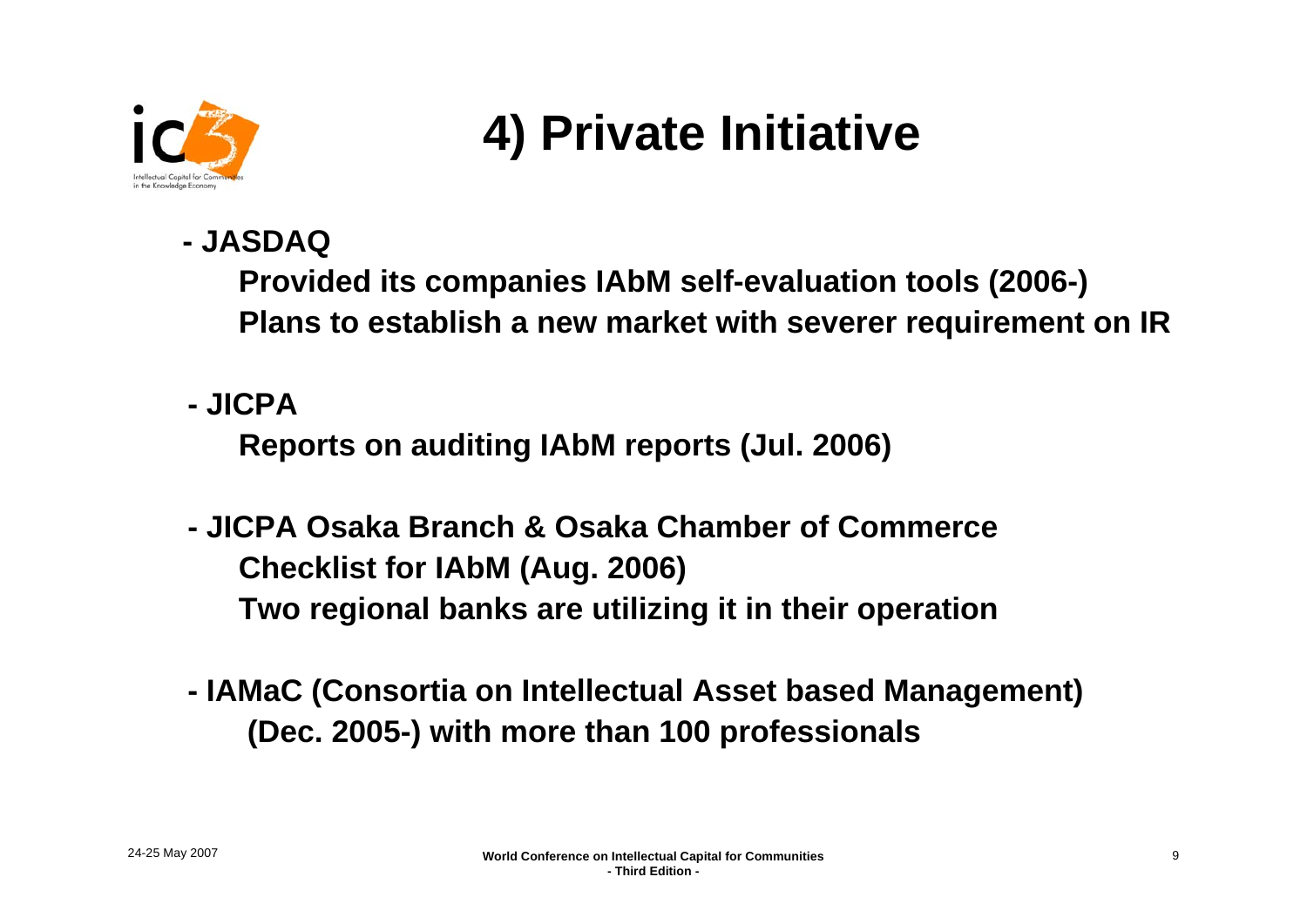

# **Move Forward 1) Global Project**

### **OECD projects (Japan is one of major promoters)**

- **Intellectual Assets and Value Creation (IA-VC) project (2004- 06)**
- **IA-VC follow-up project (2006-08) with wider scope on regions and nations as well**
- **OECD Innovation strategy project (2007-09) IA or IAbM is recognized as one of important tools for innovation in companies including high growth SME**

### **EU projects after RICARDIS**

**Developing countries:**

#### **World Bank, OECD outreach activities**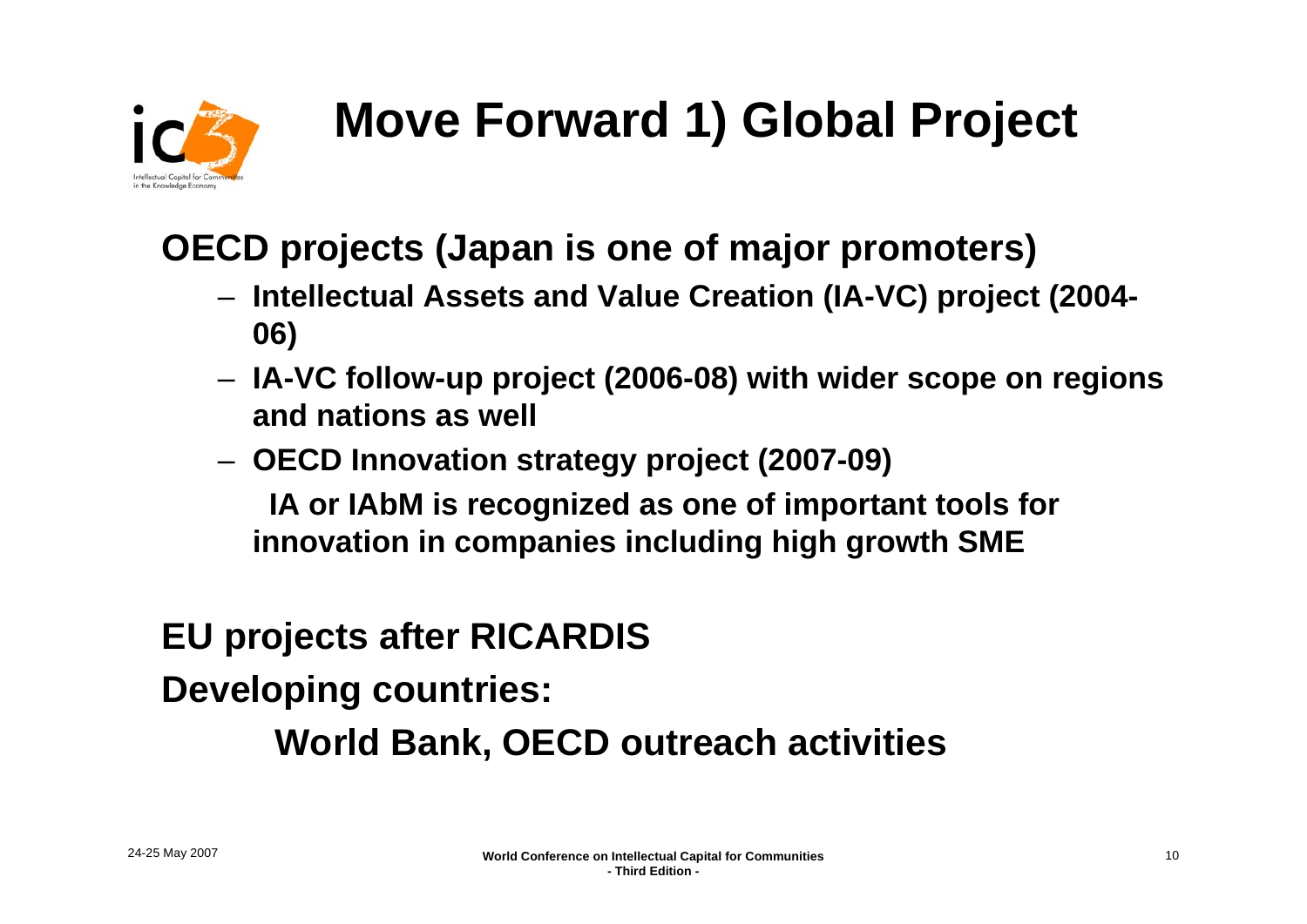

### **2) Taxonomy**

### **Joint work between Germany and Japan**

- **Especially on taxonomy for Intellectual Assets/Capital Reporting, including supporting software for SMEs**
- **Based on common experience of already published reports (almost 100 in Germany, more than 20 in Japan)**

### - **XBRL**

**- SEC (US) announced to adopt XBRL in financial report in Sept. 2006 (effective this summer)**

**- Japan has already introduced XBRL in EDINET system with regard to financial statements**

**- EU seems to be interested in XBRL**

**- Application of XBRL to non-financial information will be the next hot issue, as EBRC (Enhanced Business Reporting Consortium) strongly recommends**